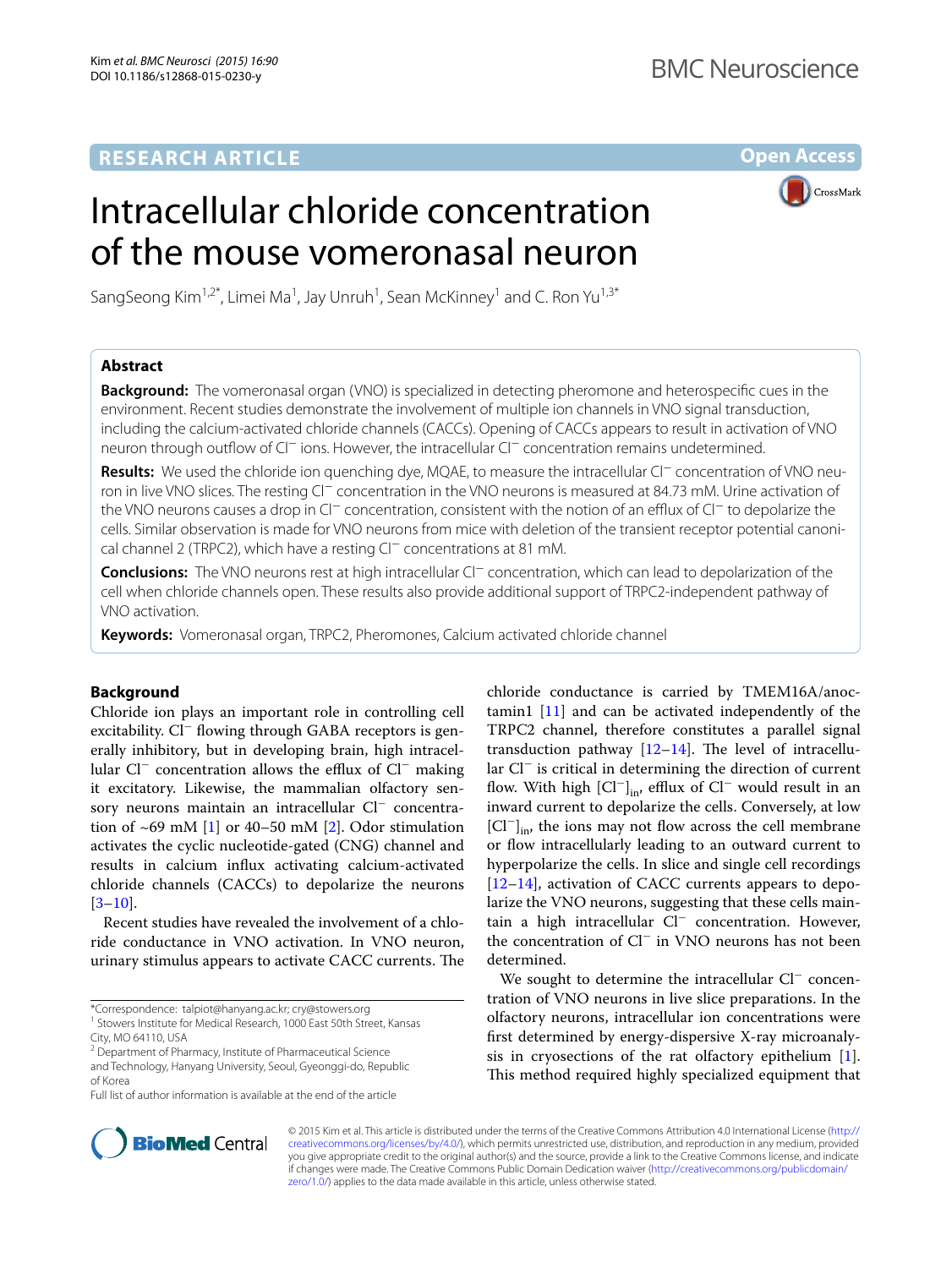is not easily accessible. Kaneko and colleagues measured intracellular Cl<sup>−</sup> concentration in the olfactory neuron by using *N*-[ethoxycarbonylmethyl]-6-methoxy-quinolinium bromide (MQAE) as a fluorescent chloride ion indicator  $[2, 15]$  $[2, 15]$  $[2, 15]$ . In this study we adopt this method to measure intracellular Cl<sup>−</sup> concentration in the mouse VNO neurons.

# **Results and discussion**

# **Intracellular Cl− concentration in the VNO neurons**

MQAE is used as a chloride fluorescent indicator to determine the intracellular Cl<sup>−</sup> concentration because of its collisional quenching property. High Cl− concentration quenches its fluorescent signal. It has been successfully used to monitor the intracellular Cl<sup>−</sup> concentrations of olfactory neurons, the dorsal roots ganglion cells, salivary glands as well as brain slices [\[2](#page-5-1), [15,](#page-5-7) [16,](#page-5-8) [17](#page-5-9), [18](#page-5-10)]. We prepared VNO slice at 100 μm thickness to preserve the intact neuronal structure including the dendrite. Incubating VNO slice with MQAE for 30 min resulted in robust fluorescence in the VNO neurons. After loading we measured the fluorescent signals in the VNO neurons incubated in Tyrode solution before and after urine application (Fig. [1\)](#page-1-0). Fluorescent signals in VNO slice

noticeably increased during urine application, indicating a reduction of intracellular Cl−. The elevation of fluorescent signals lasted the entire duration of urine application. This is consistent with previous observation that the VNO neurons exhibit non-adaptive responses [\[19,](#page-5-11) [20](#page-5-12)]. Over the course of urine application there is no change in background fluorescence, indicating that the changes were not from signals of urine application (Fig. [1](#page-1-0)B). On average there was a 12 % increase in fluorescence  $(P < 10^{-14})$ ; n = 11). This observation is consistent with previous observation that urine induces efflux of Cl<sup>−</sup> from VNO neurons [[12](#page-5-5)[–14](#page-5-6)].

To estimate the intracellular Cl<sup>−</sup> in slice preparation, we measured the fluorescent signals in a series of standard Cl<sup>−</sup> solutions. The neurons were permeabilized with ionophores and incubated with the standard solutions. Cl− homeostasis is maintained by chloride co-transporters including Na–K–Cl co-transporter [[21](#page-5-13), [22](#page-5-14)] and K–Cl co-transporter  $[23]$  $[23]$ . The homeostasis mechanism may skew the results when the standard solutions dramatically alter the intracellular salt balance. Thus, in addition to chloride ionophore 1, we used the Cl−/OH− ionophore tributyltin to remove transmembrane H<sup>+</sup>/OH<sup>−</sup> gradients. We also include nigericin, an ionophore for



<span id="page-1-0"></span>**Fig. 1** Urine induced change in MQAE fluorescence in VNO slices. **A** Image of VNO slice in Tyrode solution (*a*) and in response to urine stimulation (*b*). *Scale bar* is 25 μm. **B** Quantitative measurement of fluorescence signal during urine application for the cell indicated by the *arrows*. *Square* indicates VNO slice image and circle for background change. **C** *Box plot* indicates relative fluorescence changes in response to urine (1.12 ± 0.01, n = 11). *Box plots* show the mean (*central point*), median (*central horizontal line* in the *box*), maximal and minimal values (*short horizontal lines*), 99 and 1 % range (*crosses* at both ends of the *box*), 5–95 % percentile range (*whiskers*) and 25–75 % range (*box*). \*\*P < 0.05, Student's t test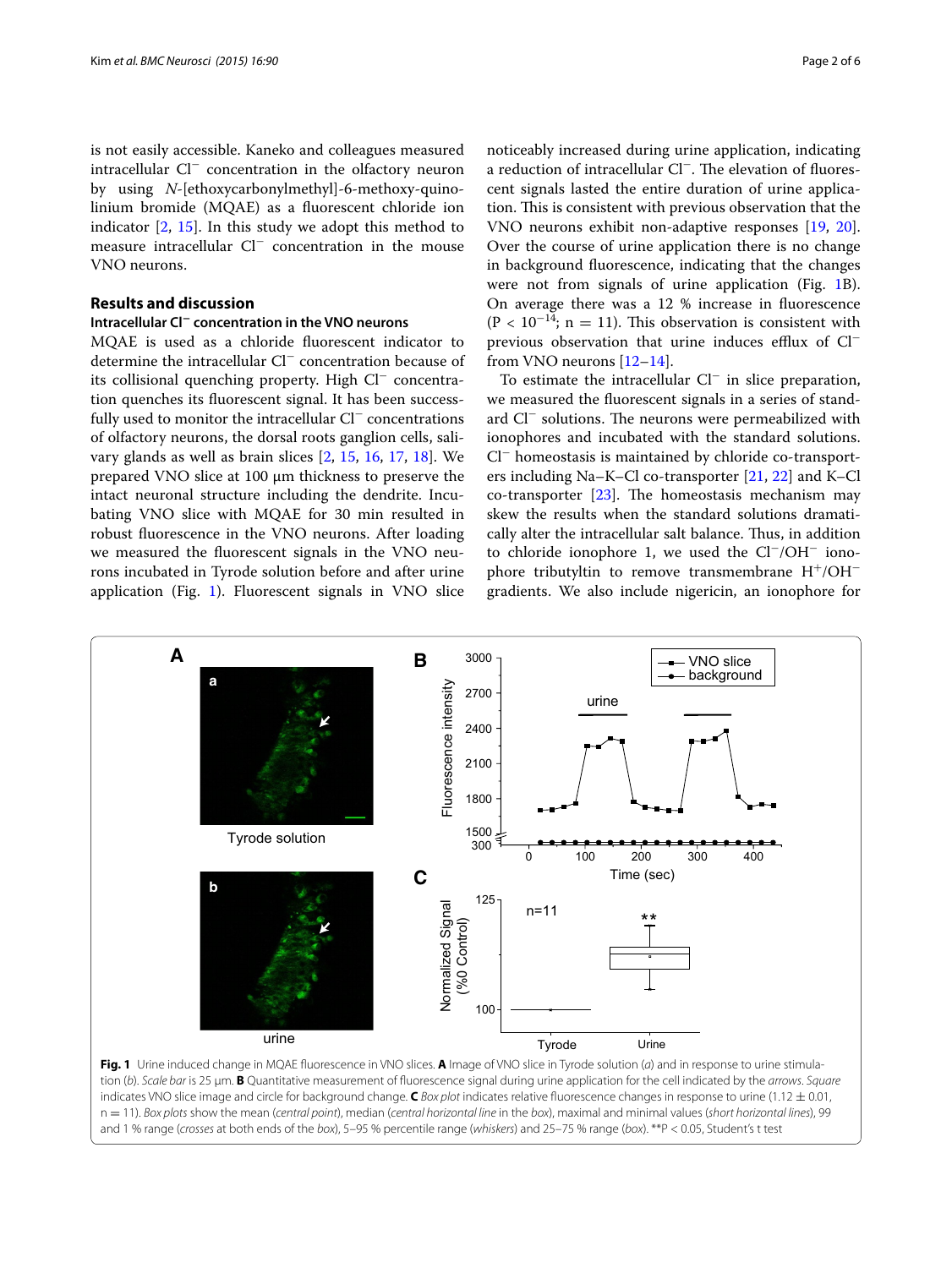H<sup>+</sup> , K<sup>+</sup> and Cl<sup>−</sup>, to remove the contribution of cations in resetting Cl<sup>−</sup> gradient. A previous study has shown that these ionophores dissipate Cl<sup>−</sup> gradients across the plasma membrane [\[24](#page-5-16)]. By abolishing Cl<sup>−</sup> gradient, the intracellular Cl<sup>−</sup> concentration could be equilibrated with the extracellular Cl<sup>−</sup>.

Following measurements before and after urine application without ionophores, we measured MQAE fluorescence by incubating the VNO slices with standard solutions containing the ionophore cocktail. MQAE fluorescent intensity was high at low [Cl<sup>−</sup>] and the signal was quenched at high [Cl<sup>−</sup>] (Fig. [2](#page-2-0)a). Changing external [Cl<sup>−</sup>] led to quick changes of intracellular fluorescent signals in the slices. We performed repeated imaging using 15 and 150 mM standard solutions over a period of 4 min. The fluorescent intensity at 15 mM [Cl<sup>−</sup>] reached the same levels during three applications (Fig. [2b](#page-2-0)). There was no bleaching effect as observed in previous studies [[2](#page-5-1)]. The difference may be explained by increased sensitivity of a new generation of confocal microscope, which required less laser power to excite the fluorophores.

We applied standard solutions containing 15, 45, 60, 90 or 150 mM Cl<sup>−</sup> and measured fluorescent intensities. All measurements from the same cell were normalized to the highest fluorescent intensity, measured with 15 mM standard chloride solution (Fig. [2c](#page-2-0)). The data were fit with the Stern–Volmer equation with linear regression. We used fluorescent signals measured at rest and during urine stimulation to extrapolate  $\left[\mathrm{Cl}^{-}\right]_{\text{in}}$ 

using the standard curve. The intracellular Cl− concentration was determined to be 84.73  $\pm$  2.65 mM (Fig. [2c](#page-2-0); mean  $\pm$  SD) in tyrode solution. Urine-activation caused detectable increase in fluorescence, indicating a drop in intracellular Cl<sup>−</sup> concentration resulting from the efflux of Cl− ions (Fig. [1](#page-1-0)). With the same method the intracellular Cl<sup>−</sup> concentration in urine presence was calculated as 59.5  $\pm$  1.54 mM, which was 25.23 mM reduction from resting condition (Fig. [2c](#page-2-0)).

# **Cl− concentration of VNO neuron in TRPC2−/− mice**

In previous studies, we have identified independent pathways in activating the VNO [[13,](#page-5-17) [14](#page-5-6)]. Although  $Ca^{2+}$  entry through the TRPC2 channels contribute to the activation of CACC,  $Ca^{2+}$  mobilized from the intracellular store can also activate CACC in the absence of TRPC2. We carried out the same experiments in TRPC2−/− VNO slices to measure  $[Cl^-]_{in}$ . In TRPC2−/− VNO, urine elicited an average of 13 % increase in fluorescence (Fig. [3a](#page-3-0), p <  $10^{-6}$ , n = 6), indicating that urine elicited a drop in  $[Cl^-]_{in}$ . We then calibrated MQAE signals using standard solutions. Linear regression fit from the TRPC2−/− VNO (Fig. [3](#page-3-0)b) generated similar values of Stern–Volmer constant (8.79 × 10<sup>-3</sup> mM<sup>-1</sup> in wild type and 8.89 × 10<sup>-3</sup> mM<sup>-1</sup> in TRPC2−/−). [Cl<sup>-</sup>]<sub>in</sub> measured at resting state was 81.89  $\pm$  5.59 mM, nearly the same as the wildtype (Fig. [3](#page-3-0)b). Urine application led to an increase in fluorescence, which corresponded to a decrease in  $\left[\mathrm{Cl}^-\right]_{\mathrm{in}}$ 



<span id="page-2-0"></span>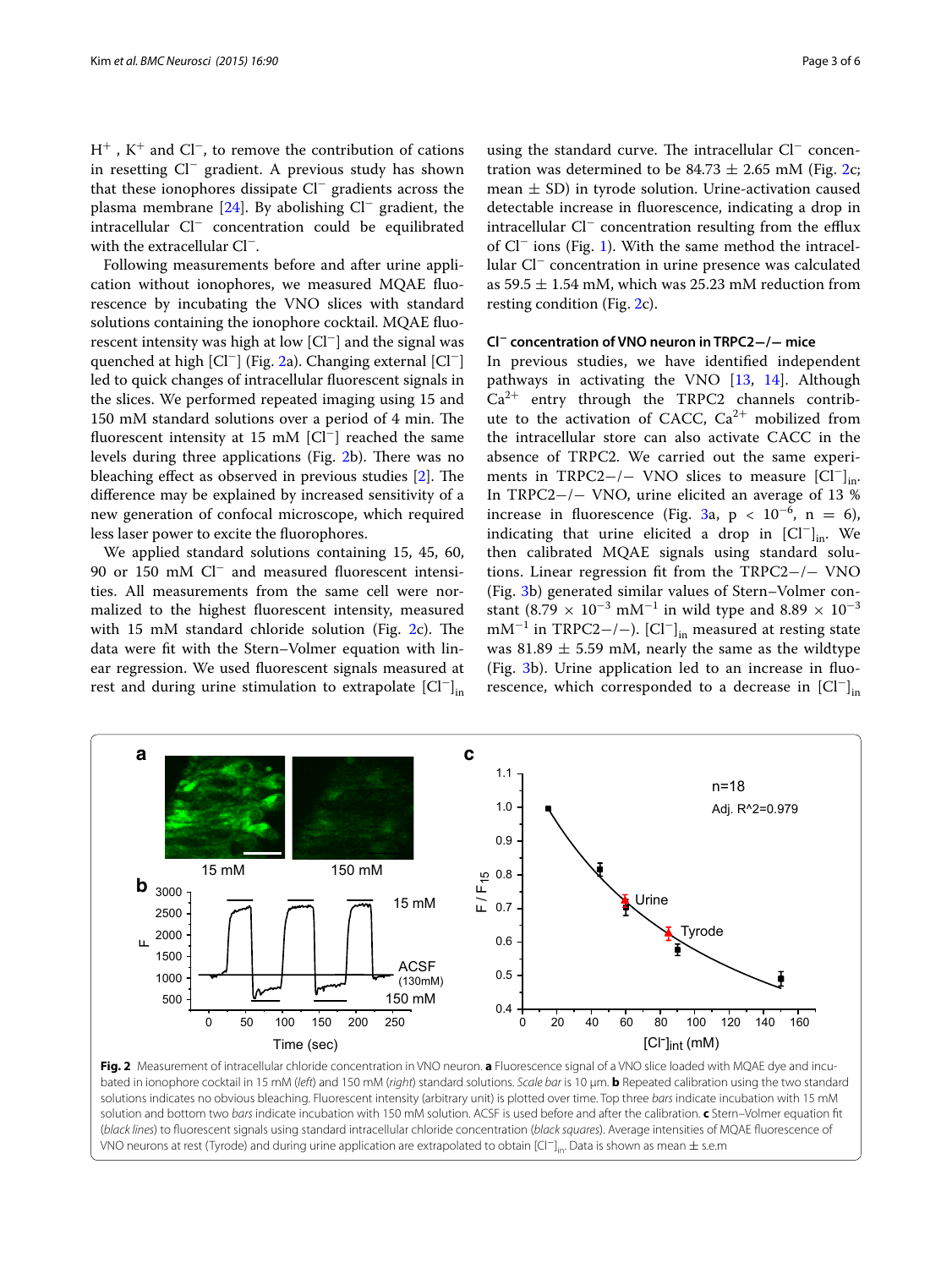

<span id="page-3-0"></span>to 63.65  $\pm$  7.65 mM. The concentration reduction was 18.24 mM. The similarity of measured  $|Cl^-|_{in}$  between wildtype and TRPC2−/− samples is consistent with our previous finding of a TRPC2 independent pathway in activating the chloride conductance [[13,](#page-5-17) [14](#page-5-6)].

## **Conclusions**

The vomeronasal organ is involved in detection of pheromone cues, which are contained in bodily fluids and excretions. Pheromone-containing fluids, including urine, contain varying salt concentrations that may affect pheromone detection. The vomeronasal organ appears to have evolved specific mechanisms in mitigating the impact by the large variation of ionic concentrations. For example, the supporting cells have specialized ion conductance for  $K^+$  and  $Cl^-$  [\[25](#page-5-18)]. Recent studies have shown that the VNO utilizes different signal transduction pathways in parallel to mediate its activation [[12](#page-5-5), [13,](#page-5-17) [14,](#page-5-6) [26,](#page-5-19) [27](#page-5-20), [28](#page-5-21)]. Existing evidence suggests that CACC is involved in VNO signal transduction [[12–](#page-5-5)[14](#page-5-6)]. The ion channels responsible for Cl<sup>−</sup> conductance is likely to be anoctomin 1 (TMEM16A) and anotamin 2 (TMEM16B), which have been found to be located in the dendritic knob of the VNO sensory neurons [[27](#page-5-20)]. The latest study show that CACC is abolished in the VNO of mice without TMEM16A [\[11](#page-5-4)]. In this study, we determine  $\left[\text{Cl}^-\right]_{\text{in}}$  for VNO neurons at 84.73  $\pm$  2.65 mM for wildtype and 81.89  $\pm$  5.59 mM for TRPC2−/− mice. The values we obtain are remarkably similar to what is observed in the olfactory sensory neurons  $[1, 2, 15,$  $[1, 2, 15,$  $[1, 2, 15,$  $[1, 2, 15,$  $[1, 2, 15,$  $[1, 2, 15,$  $[1, 2, 15,$ [29\]](#page-5-22). Under conditions in which electrophysiology and imaging experiments are conducted (external [Cl−] at ~130 mM), the reversal potential for Cl− calculated from Nernst Equation is at −21 mV. Because VNO neurons rest at ~−50 mV, the activation of chloride channels would lead to an outward flow of Cl−, causing depolarization of the neurons. Consistent with the notion that the CACC can be activated independently from TRPC2, urine application elicited changes in fluorescent signals in TRPC2−/− VNO. It is noticeable that the resting  $\left[\text{Cl}^-\right]_{\text{in}}$  in TRPC2−/− VNO is slightly lower than the wildtype. Moreover, urine induced change of  ${[Cl^-]}_{in}$  is slightly smaller in TRPC2−/− than in wild type, although the difference is not statistically significant. This evidence provides further support of parallel pathways of VNO activation. It also indicate that TRPC2 may contribute to regulate basal levels of  $\text{[Cl}^{-}\text{]}_{\text{in}}$ and to influx of Cl<sup>−</sup>. A reduction in Ca<sup>2+</sup> influx may reduce CACC activation.

We note that our measurements are from VNO cell body with intact dendrite. Although we observe concomitant change in fluorescent intensity in the dendrites as the cell bodies, technical challenges of imaging in slice have prevented us from accurately track individual dendritic structure. Because intracellular changes are observed in both dendrites and cell bodies during pheromone stimulation, it is likely that calcium activated channels are present in both compartments. Although TMEM16A and TMEM16B may be concentrated in the dendrite to mediate primary response, the expression of bestrophin 2 may allow Cl<sup>−</sup> movement in the cell body [[12,](#page-5-5) [28](#page-5-21)].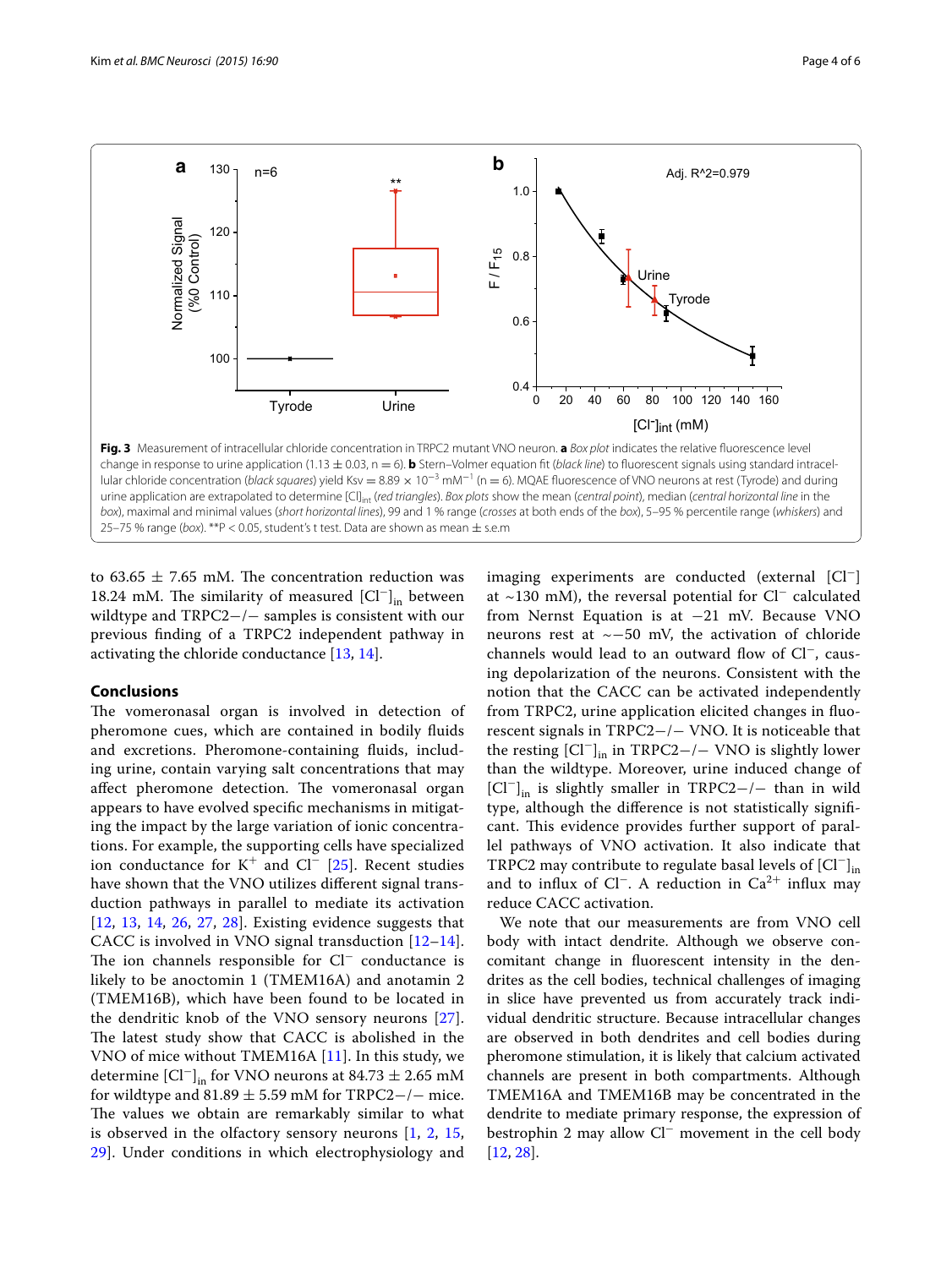#### **Methods**

# **Animals**

Pheromone-evoked responses were obtained from a total seven of 2–6 months old mice of the C57BL/6 J strain and one TRPC2−/− mouse of same background. Approximately equal numbers of male and female mice were used. Animals were maintained in the Lab Animal Service Facility of Stowers Institute at 12:12 light cycle, and provided with food and water ad libitum. Experimental protocols were approved by the Institutional Animal Care and Use Committee at Stowers Institute and were in compliance with NIH Guide for Care and Use of Animals. Urine samples were collected from mature male and female C57BL/6J animals using the freecatch method. Equal volumes of male and female urine were mixed and diluted to 1:100 in Ringer's solution for stimulation.

#### **Slice preparation**

Mice were sacrificed by rapid decapitation after  $CO<sub>2</sub>$ asphyxiation and the VNOs were dissected out into mouse artificial cerebrospinal fluid (mACSF) that was continuously bubbled with 5 %  $CO<sub>2</sub>/95$  %  $O<sub>2</sub>$  and maintained at 4 °C. The tissue was embedded in a gel composed of 4 % low melting point agarose dissolved in mACSF at 37 °C, chilled on ice, mounted on a specimen tray, and secured onto the VF-300 microtome sectioning system (Precisionary Instruments). Tissue samples were sectioned into 100 μm slices, which were then transferred to mACSF solution and continuously bubbled with 5 %  $CO<sub>2</sub>/95$  %  $O<sub>2</sub>$  at room temperature. The composition of mACSF is (in mM): NaCl 125, KCl 2.5, CaCl<sub>2</sub> 2, MgCl<sub>2</sub> 1, NaHCO<sub>3</sub> 25, Na<sub>2</sub>HPO<sub>4</sub> 1.25, Glucose (Dextrose) 10.

## **Measurement of intracellular Cl<sup>−</sup>**

VNO slices were incubated with 5 mM *N*- (ethoxycarbonylmethyl)-6-methoxyquinolinium bromide (MQAE, molecular probes) for 30 min at room temperature in Tyrode solution before it was transferred to a perfusion chamber for imaging using a Zeiss AxioSkope FS2 microscope with a  $40\times$  water-dipping lens (0.8 N.A; 3.3 mm working distance). Tyrode solution is composed of (in mM): 140 NaCl, 5 KCl, 2 CaCl<sub>2</sub>, 1 MgCl<sub>2</sub>, 10 glucose, and 10 HEPES, pH 7.2. MQAE was excited with 2-photon 750 nm laser generated from the Chameleon XR system (Coherent). Z-stack images of the VNO slice were recorded with  $3 \mu m$  step increment for each condition. VNO slices were imaged in Tyrode solution and during urine application.

Urine stimulation and standard solutions are delivered using a perfusion system that has been described previously [[30,](#page-5-23) [31](#page-5-24)]. The system is under constant pressure and the switching between different solutions does not affect

the flow rate and does not cause mechanical movement of the slices. Following urine application, the slices were treated with a series of standard Tyrode solution containing different predetermined concentrations of Cl<sup>−</sup> (15, 45, 60, 90 and 150 mM). The standard solutions were applied together with the ionophore cocktail to calibrate fluorescent signals. The calibration solutions contain the following chemicals: 5 μM Cl−/OH− antiporter tributyltin (Sigma), 3.5 μM  $K^+/H^+$  antiporter nigericin (Sigma) and 1.5 μM chloride ionophore 1 (GFS chemicals). Calibration solution consisted of (in mM) 150 KCl, 2 CaCl $_2$ , 10 glucose and 10 HEPES (pH 7.2), with different concentrations of KCl replaced with equal molar  $KNO<sub>3</sub>$ to achieve desired extracellular Cl<sup>−</sup> concentrations. Between applications of each different concentration solutions, the sample was washed with Tyrode solution. During imaging, excitation light with 15 s interval was applied to prevent from bleaching of MQAE.

Individual images were analyzed to measure the intensity of MQAE in selected region of interest (ROI). In previous studies, we have shown that approximately 30 % of cells in slice preparations respond to urine stimulation [[13,](#page-5-17) [14,](#page-5-6) [32](#page-5-25), [19](#page-5-11)]. We have selected 11 cells with responses to urine stimulation as ROI to measure the response to urine. Additional 7 cells are also selected to measure basal level of [Cl−]. Because it is difficult to assign the dendritic knob to a specific cell in slice preparations, we only focused on the cell bodies. All analyses were performed off-line. Individual cells in the VNO slices may shift out of focus. To solve this problem, we took Z-stacks of the slice and track individual cells in different Z-plane. Cells with intact morphology that can be discerned during the entire imaging process were used for intensity analysis. ROI of 18 neurons from 7 different slices were selected for analyses. In case of TRPC2−/− mice imaging, a single slice was used. Intensity values measured in each calibration solution were normalized to that of the initial 15 mM Cl− standard solution within individual VNO slices. The averaged data points were fitted using the Stern–Volmer equation [[15\]](#page-5-7):

$$
F_a = \frac{F_0}{1 + K_q [Cl^-]_{in}} \tag{1}
$$

where F<sub>a</sub> stands for intensity at a given Cl<sup>−</sup> concentration,  $F_0$  for intensity at zero chloride and  $K_q$  for a quenching constant. By inserting each value of  $F_a$ ,  $\overline{F}_0$ , and  $\overline{[Cl^-]}_{in}$  into the formula, Kq at VNO neuronal cell body is calculated to be 8.79  $\times$  10<sup>-3</sup> mM<sup>-1</sup> in wild type and 8.89  $\times$  10<sup>-3</sup>  $mM^{-1}$  in TRPC2−/−. The relative values of MQAE fluorescence (normalized to 15 mM Cl<sup>−</sup>) measured in Tyrode solution and during urine application were averaged to extrapolate specific intracellular Cl<sup>−</sup> concentrations from the standard curve.